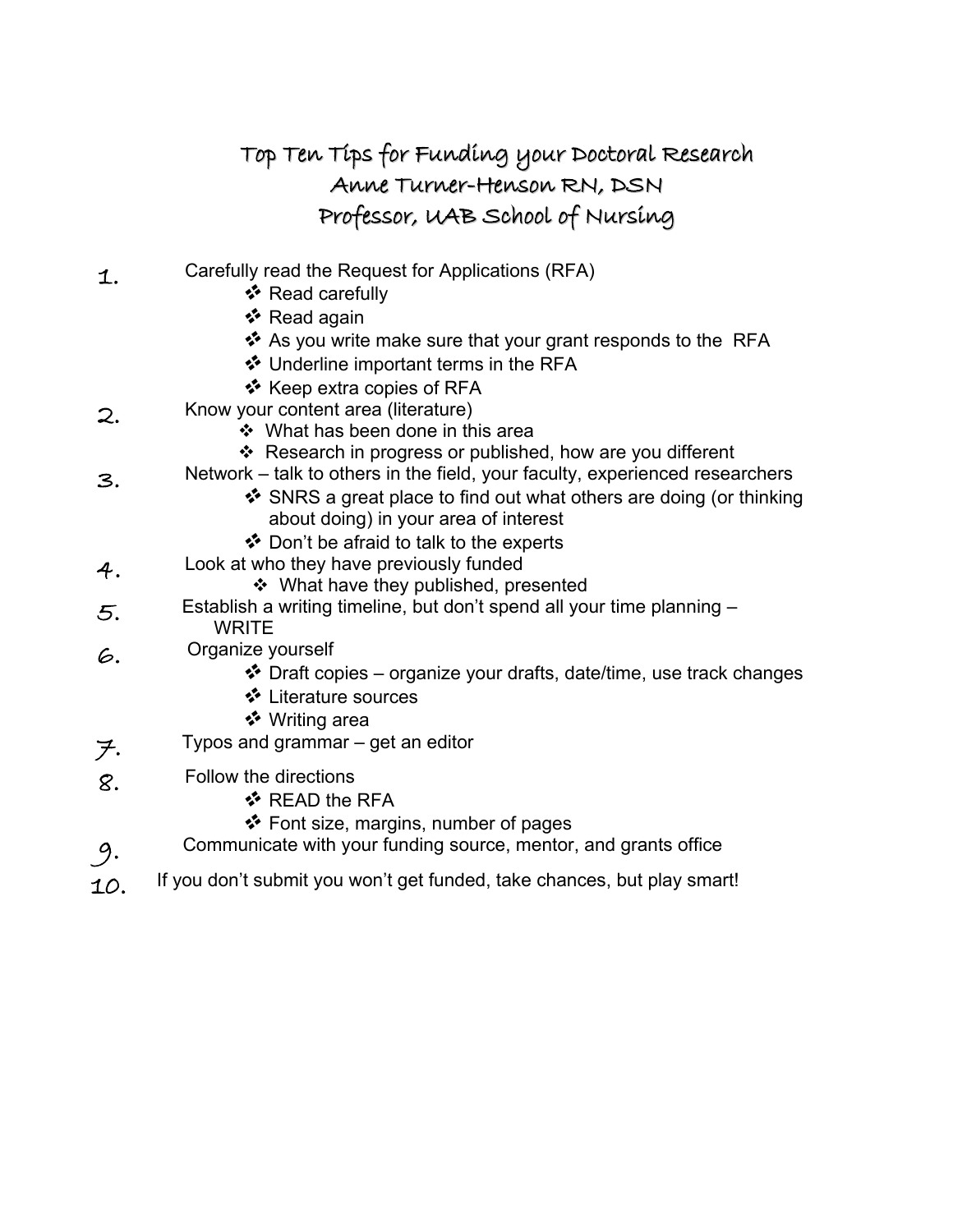# **Top Ten Tips for Strong Pre-doctoral Grant Application**

Na-Jin Park, PhD, RN

Assistant Professor UAB School of Nursing

1. Understand the review criteria for pre-doctoral application: Mentor, Applicant, & Research Proposal are equally important.

2. Critically evaluate your strengths in environment and mentor to take advantage of and use all the resources available to you.

3. Assess limitations and address them. If you can do something to make them up, start to do something and address that in your proposal.

4. Plan early.

- Is a proposal in good shape? Are all instruments in your hands?

- IRB process will be done by when? : Application usually requires IRB approval or at least evidence of IRB submission.

- Who can write recommendation letters for you? : Asking and getting the letters will take you a considerable amount of time.

- Talk to your mentor, director of your program or associate dean for research, and administrative staff for grant application process.

5. Know about the funding source and the program: Mission of the funding source or agency, purpose of the program, and research priorities in the area, etc.

- Federal Funds (e.g., NIH, Department of Defense)

- Foundations (e.g., Robert Wood Johnson, Susan G. Komen Foundation)

- Professional Organizations (e.g., American Cancer Society, American Diabetes Association)

- Nursing Organizations (e.g., Sigma Theta Tau International, American Nurses Foundation, Oncology Nursing Society, SNRS)

- Intramural funds

6. Do not assume anything. If you have any questions, talk to and make sure with the agency. Your hard work can be wasted at the last moment because of your simple assumption.

7. Proposal with scientific merit.

- Keep focus and stay on target.
- Scientific story to convince reviewers why your study should be funded.

- Make sure that you really like to study the topic of your proposal.

- Your topic should match with your mentor's in content area or methodology.
- Short- and long-term goals

8. Talk to others about your study and get a mock review.

9. Try to be flexible and comfortable with any criticism you may receive. It can make your proposal much stronger.

10. Do not limit yourself only to nursing research. Psychology, education, medicine, allied health or any combination of disciplines are all potentially useful.